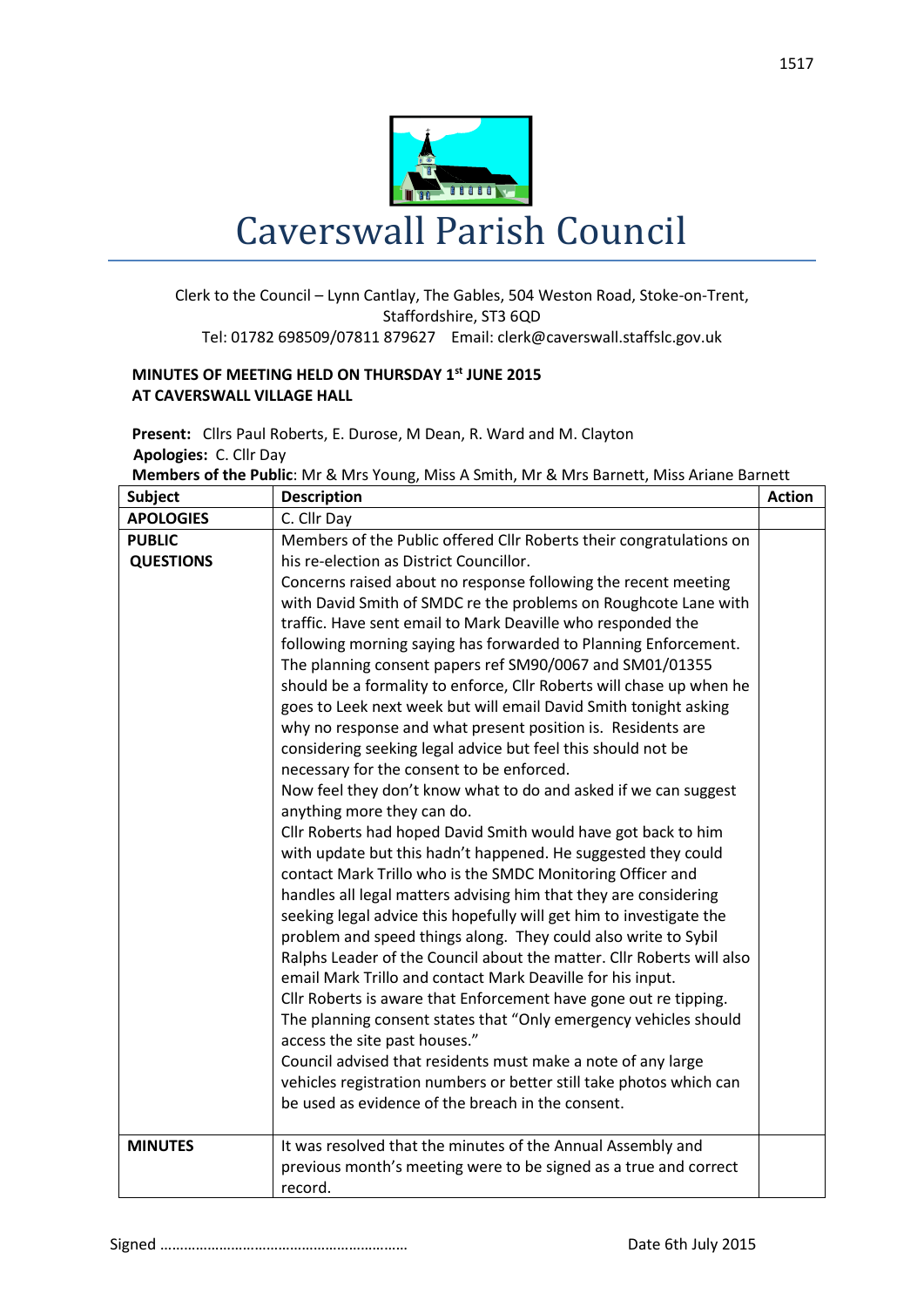| <b>Subject</b>                                                    | <b>Description</b>                                                                                                                                                                                                                                                                                                                                                                                                                                                                                                                                                                                                                                                                                                                                                                                                                                                                                                                                                                                                                                                                                                                                                                                                                                                                                                                                                                                                                                                                                                                                                                                                                                                                                                                                                                                                                                                                                               | <b>Action</b> |
|-------------------------------------------------------------------|------------------------------------------------------------------------------------------------------------------------------------------------------------------------------------------------------------------------------------------------------------------------------------------------------------------------------------------------------------------------------------------------------------------------------------------------------------------------------------------------------------------------------------------------------------------------------------------------------------------------------------------------------------------------------------------------------------------------------------------------------------------------------------------------------------------------------------------------------------------------------------------------------------------------------------------------------------------------------------------------------------------------------------------------------------------------------------------------------------------------------------------------------------------------------------------------------------------------------------------------------------------------------------------------------------------------------------------------------------------------------------------------------------------------------------------------------------------------------------------------------------------------------------------------------------------------------------------------------------------------------------------------------------------------------------------------------------------------------------------------------------------------------------------------------------------------------------------------------------------------------------------------------------------|---------------|
| <b>DECLARATION OF</b><br><b>INTEREST</b>                          | None                                                                                                                                                                                                                                                                                                                                                                                                                                                                                                                                                                                                                                                                                                                                                                                                                                                                                                                                                                                                                                                                                                                                                                                                                                                                                                                                                                                                                                                                                                                                                                                                                                                                                                                                                                                                                                                                                                             |               |
| <b>REPORTS</b><br><b>COUNTY/DISTRICT</b><br><b>COUNCILLORS</b>    | 84/15 County Councillor - not present<br>85/15 District Councillor - nothing to report.                                                                                                                                                                                                                                                                                                                                                                                                                                                                                                                                                                                                                                                                                                                                                                                                                                                                                                                                                                                                                                                                                                                                                                                                                                                                                                                                                                                                                                                                                                                                                                                                                                                                                                                                                                                                                          |               |
| HANDYMAN/<br><b>LENGTHSMAN</b><br><b>REPORT</b>                   | 86/15<br>No report.                                                                                                                                                                                                                                                                                                                                                                                                                                                                                                                                                                                                                                                                                                                                                                                                                                                                                                                                                                                                                                                                                                                                                                                                                                                                                                                                                                                                                                                                                                                                                                                                                                                                                                                                                                                                                                                                                              |               |
| <b>MATTERS ARISING</b><br><b>FROM PREVIOUS</b><br><b>MEETINGS</b> | <b>HIGHWAYS ISSUES -</b><br>87/15 School Parking Problems<br>(72/15)<br>Meeting on 21 <sup>st</sup> May was very productive and various suggestions<br>were put forward which will have to be fully looked into. Cllr<br>Roberts apologised for not attending as clashed with another<br>meeting. Next meeting is on Thursday 2 <sup>nd</sup> July at 4.30 pm.<br>88/15 Grids and Drains<br>Nothing to report.<br>89/15 Issues at Roughcote Lane and The Quarry<br>(74/15)<br>See Public questions.<br>90/15 Playing Fields<br>(75/15, 21/15, 06/15, 139/14. 126/14, 112/14, 95/14, 82/14,<br>70/14, 56/14, 42/14, 22/14, 08/14, 165/13, 153/13, 138/13,<br>126/13, 084/13, 064/13, 049/13, 036/13, 025/13, 010/13, 093/12)<br>Under Confidential Matters - attached<br>91/15 Footpaths:<br>(76/15)<br>Still got problem at Salts - Father and son who live at house with<br>radio masts on School Lane have had agreed access to the rear of<br>their property off the lane for many years no access has been<br>stopped. They spoke to Cllr Roberts and advised that they had been<br>in touch with land registry to see who owns land thought to be<br>JDW Estates at Meir Heath owns it but it isn't. Clerk to contact<br>Dawn Plant at SCC asking her to investigate the situation and<br>advise her that the current owner had sated that she had bene told<br>by someone form the "Council" to put on a padlock to stop people<br>using the lane, no name has been provided but this must be looked<br>into to try and find out who this was. As far as the PC ae aware<br>along with many residents this is a green lane.<br>92/15 Defibrillator:<br>(77/15, 62/15, 23/15, 08/15, 142/14. 128/14, 114/14, 97/14, 84/14,<br>73/14, 59/14, 46/14, 27/14)<br>On-going awaiting on Red House to confirm OK to put on pub wall<br>94/15 Notice Board - end of village:<br>(78/15, 63/15, 45/15, 25/15, 16/15) |               |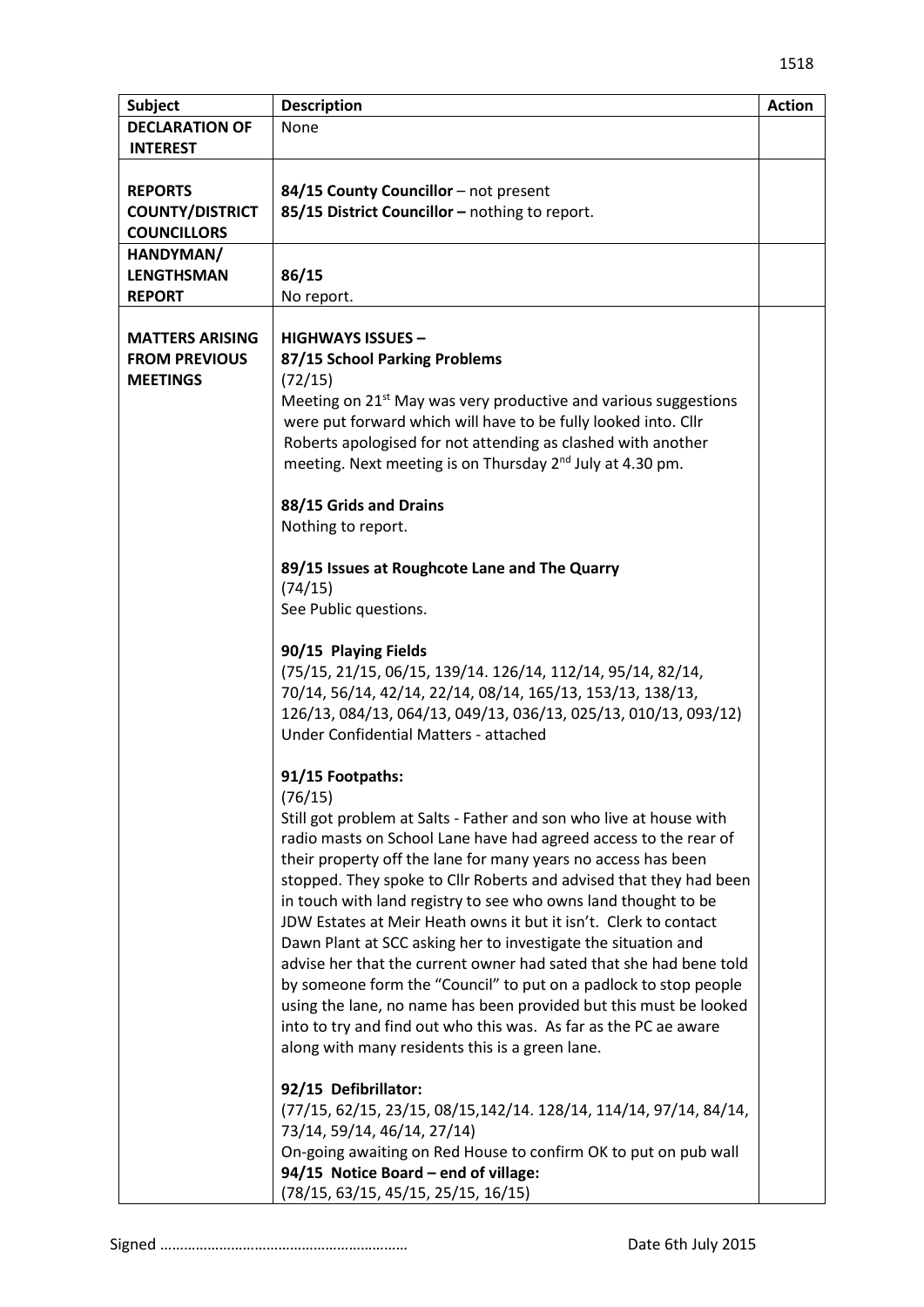| <b>Subject</b>                      | <b>Description</b>                                                                                                                         | <b>Action</b> |  |
|-------------------------------------|--------------------------------------------------------------------------------------------------------------------------------------------|---------------|--|
|                                     | Cllr Roberts has spoken to lads at work and they have said that                                                                            |               |  |
|                                     | they will do something in September when new term starts                                                                                   |               |  |
|                                     | 95/15 Phone Box Adoption - The Square                                                                                                      |               |  |
|                                     | (79/15)                                                                                                                                    |               |  |
|                                     | Clerk has chased BT for update.                                                                                                            |               |  |
|                                     |                                                                                                                                            |               |  |
|                                     | 96/15 Boot Camp:                                                                                                                           |               |  |
|                                     | (80/15, 65/15)                                                                                                                             |               |  |
|                                     | Following last meeting Daniel Sale contacted Clerk requesting use<br>of field for 2 weeks 8-22 June. Email was circulated to all Cllrs for |               |  |
|                                     | comment, all agreed to this use. As agreed previously a donation                                                                           |               |  |
|                                     | of £25.00 per week for the use of the field by Mr Sale. She had                                                                            |               |  |
|                                     | spoken to him today and he was sending her an email with further                                                                           |               |  |
|                                     | information but this had not arrived. Key for the gate to be<br>collected from Cllr Roberts, deposit required for safe return of the       |               |  |
|                                     | key.                                                                                                                                       |               |  |
|                                     | <b>Unresolved Items:</b>                                                                                                                   |               |  |
|                                     | 97/15 St Peters School - Extra Land<br>(05/15)                                                                                             |               |  |
|                                     | Clerk advised Council that she had recently walked around the                                                                              |               |  |
|                                     | playing field and noticed that the work had been done but no                                                                               |               |  |
|                                     | official confirmation of this had been received from the previous                                                                          |               |  |
|                                     | Head prior to his leaving. New agreement now needs to be done                                                                              |               |  |
|                                     | to cover both pieces of land rented. The initial land rental is<br>£250.00 pa and the additional land is to be rented at £50.00 (as        |               |  |
|                                     | agreed at October 2014 meeting). Email was sent to Head on 21st                                                                            |               |  |
|                                     | October 2014 confirming this but no response was received. Clerk                                                                           |               |  |
|                                     | to send email to new Head, Sarah George about this and attaching                                                                           |               |  |
|                                     | previous email correspondence for information. Invoice for<br>2015/6 rental also to be sent.                                               |               |  |
|                                     |                                                                                                                                            |               |  |
| <b>CORRESPONDENCE</b>               | 98/15                                                                                                                                      |               |  |
|                                     | <b>TSB</b><br><b>Bank Statement</b><br>Pensions Regulator<br>Re Workplace Pension Scheme                                                   |               |  |
|                                     | <b>SMDC</b><br><b>Electoral Register Update</b>                                                                                            |               |  |
|                                     |                                                                                                                                            |               |  |
| <b>FINANCE,</b><br><b>AUDIT AND</b> | 99/15<br>Payments:                                                                                                                         |               |  |
| <b>ANNUAL RETURN</b>                | The following accounts were approved for payment:-                                                                                         |               |  |
|                                     | Mrs L Cantlay - Clerk Salary and Expenses - June<br>£213.00*                                                                               |               |  |
|                                     | Town & Country Services - May work<br>£456.00*                                                                                             |               |  |
|                                     | Ross Nicholls - Handyman work -<br>£ 97.28                                                                                                 |               |  |
|                                     | TOTAL PAYMENTS THIS MONTH - £766.28<br>*<br>- indicates payments to be made via Internet Banking Faster                                    |               |  |
|                                     | Payment, approved at meeting.                                                                                                              |               |  |
|                                     | Transfer $-$ £200.00                                                                                                                       |               |  |
|                                     | Receipts:                                                                                                                                  |               |  |
|                                     | Bank Interest for May - £0.82<br>TOTAL RECEIPTS RECEIVED - £0.82                                                                           |               |  |